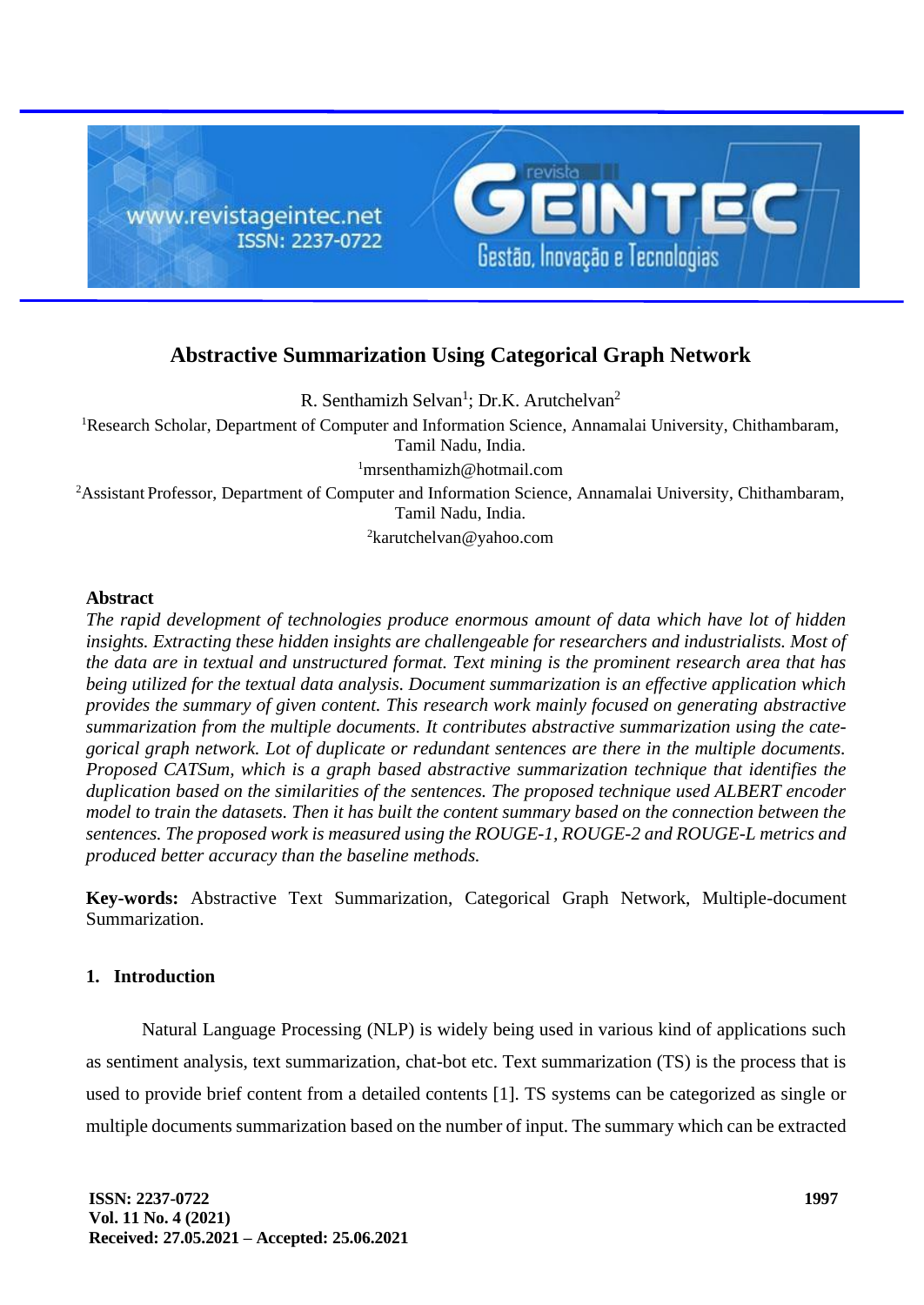from a single source of document is referred as single-document summarization. Nowadays, lot of research works are ongoing for multi-document summarization for the similar topic [2], [3]. The summarization technique can be further classified into two main types that are as follows: Extractive Summarization and Abstractive Summarization [4]. Extracting important sentences and combining the important sentences that are extracted from the single/multi-document is known as extractive summarization. Abstractive summarization uses antithetic words to ingeminate the meaning instead of choosing the actual sentence from raw information [5]. For a decade, many researchers have focused on extractive summarization (ES). It focuses on extracting the key information based on the sentence ranking. Query based summarization is being used nowadays. This summaries the contents based on the query passed by the users [6], [7]. In general, Extractive Summarization provides a sentence that semantically and grammatically corrected [1] [2] and calculated fast.

Apart from this, the reinforcement learning has been established for considering the semantics of the separated summary or abstract [6] which integrates the maximum possible cross-entropy loss with the service provided by the rule slope to frankly improve the assessment metric for the abstract task. In recent, a popular solution has been created for abbreviation system with a two-level decoder. These solution extract key phrases, rewrite, abbreviate these sentences [3]. In general, preceding models utilize the top-k approach like the best approach to diverse documents, the amount of chosen sentences is fixed, which contradicts the actual world. For instance, approximately all preceding models take out three phrases from the actual articles [4] however, 40% of documents on CNN / DM are more or less than 3-sentences or abbreviations. This is because such models make it difficult to measure excitement and redundancy simultaneously with the spread of error.

At presents, most neural extractive modulation systems vote on the individual text one at a time from the real text and then model a number of sentences to create a synopsis. Narayan et. al [5], have created a extractive sequence labeling problem and solve it with an encryption decoder structure. These models achieve more redundancy because it makes autonomous dual conclusions for all sentences. To solve the above problem, auto-regressive decoder is used that permits the gaining functions of diverse sentences to control each other [6]. Moreover, the recent developments focus on balancing the specialization and redundancy of sentences, i.e. choose more semantic similar phrases to solve the encountered problems among chose phrases.

One of the most popular method which works on the similar motivation is Trigram blocking [7], At the point of selecting phrases to create the abstract, this will avoid the sentence where the trigram overlaps with the previously selected phrases. Amazingly, this method of duplicate removal brings significant enhancement in the performance to CNN /Daily Mail. The systems for developing the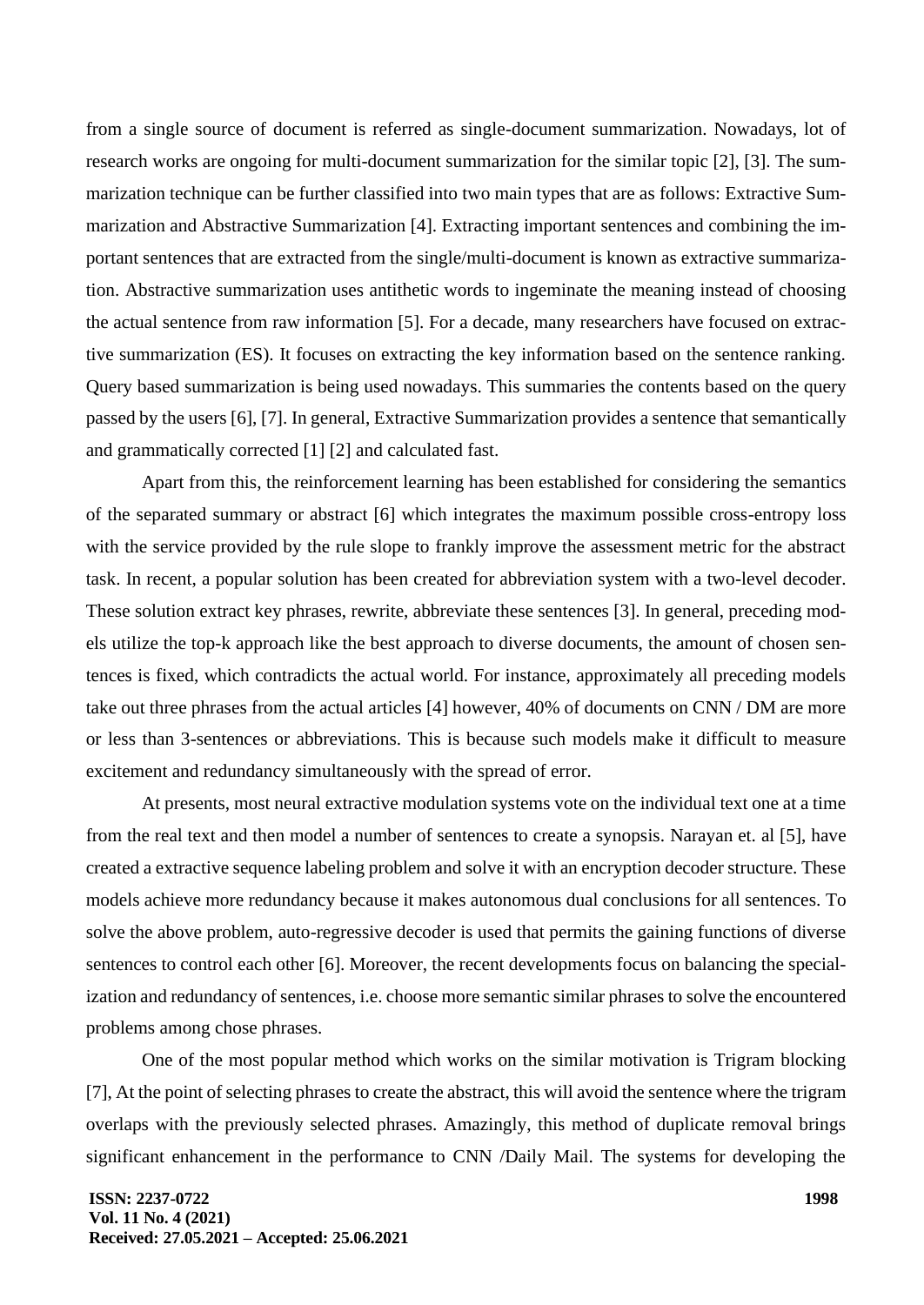association among sentences are mostly sentence-level separators, regardless of the semantics of the whole summary. This gives them more choice to choose the most common phrases, while ignoring the link of multiple phrases. Reinforcement learning (RL) used to attain abstract level assessment, but is still limited to the structure of sentence-level summaries.

This research work focuses on the abstractive summarization for multi-documents with similar topic. The proposed CATSum (Categorical graph network based Summarization) technique uses categorical graph network for building the relationship among the sentences. Later the sentences are trained with the pre-trained ALBERT model. The proposed technique is evaluated using the most popular datasets that are available publicly. The detailed architecture of the proposed technique is discussed in section 2. Performance of the proposed technique is evaluated using the popular ROGUE metrics and it is presented in the section 3. Section 4 concludes this research work.

#### **2. CATSum Technique**

#### **2.1 Introduction**

The detailed overview of the research methods which are used for this research contribution is given in this section. The following sections explain the process of dataset collection and preparation methods. Technique proposed for this research is explain with the mathematical notations and algorithms in the consecutive section of this section.

Consider  $Sen = \{sen_1, sen_2, \ldots sen_N\}$ , which represents the collected multi-document's sequences that contains *N* number of sentences, where *seni* is *i*-th sentence of the collected document. Assume the human-generated summary as *H*. Abstractive summarization targets to yield the summaries  $Sen^* = \{sen^*_{1}, sen^*_{2}, \dots sen^*_{N}\}$  by choosing P sentences from Sen, where  $P \leq N$ . Labels  $X = \{x_1, x_2, ..., x_N\}$ are resulting from *H*, where  $x_i \in \{0,1\}$  represents whether sentence *sen<sub>i</sub>* should be comprised in the extracted summary.

To demonstrate the repetition connection between the sentences, this research work utilizes a heterogeneous graph. As it is given in the figure 1 [9], the graph contains multi-granularity levels of data to represent the sentences. Three sorts of nodes such as NE (named entity), sentence and word are present in the proposed graph. The proposed technique replace the object that holds the information of the NE with the different tokens (e.g. [person\_1], [person\_2], [country\_1], [org\_1] and [date\_1]) to reduce the semantic complexity. To represent the word-level data, word node is considered to process the graph. Most of the existing research work, eliminated the repeated words that contain the same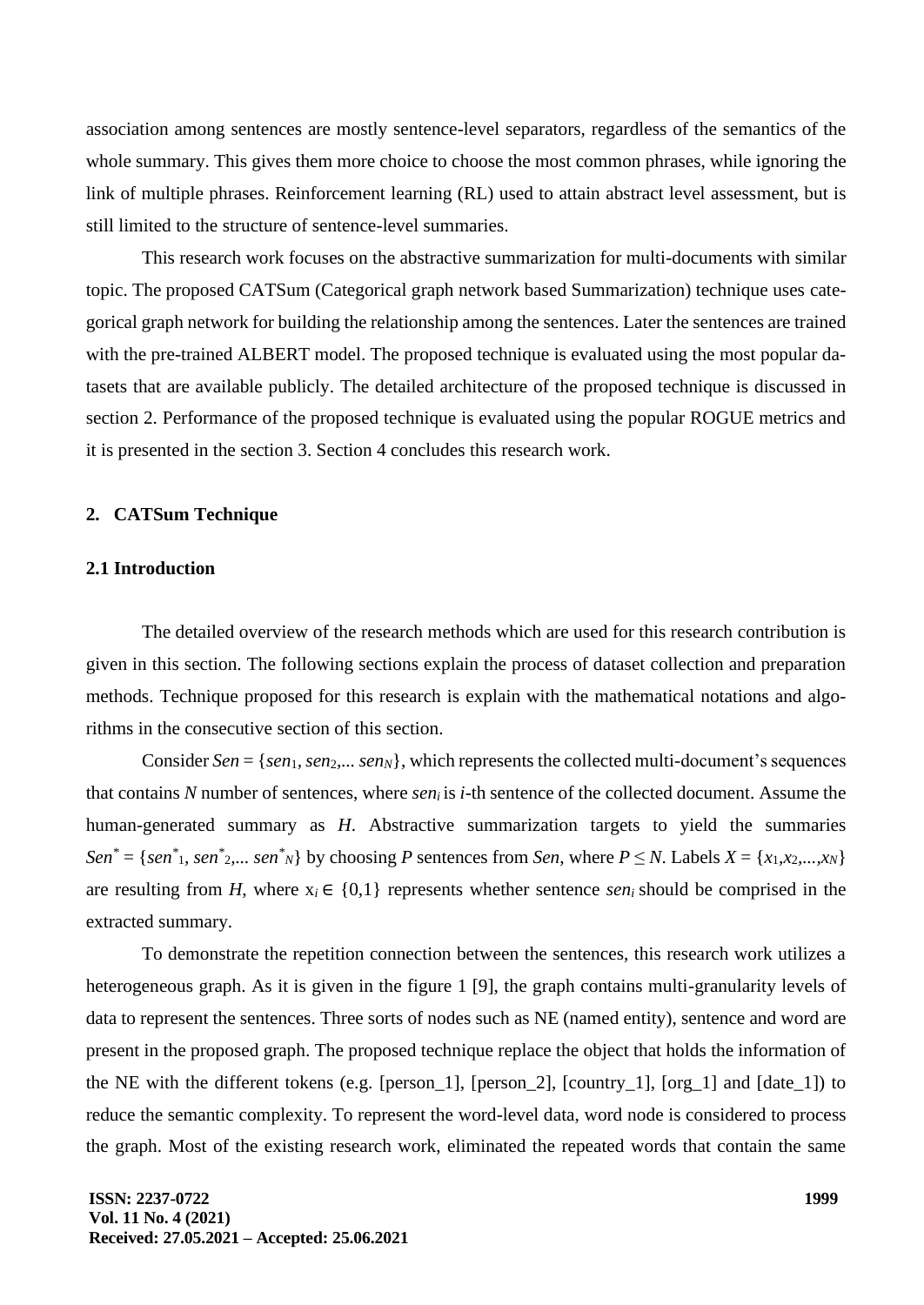meaning. In this proposed work, it keep the repeated or identical words as a separate node to avoid the interception between different circumstances. The relationship between the sentences is represents by the sentence node.



Categorized Attentive Graph Network Summarization (CATSum) defines five types of edges to represent the different structural information that are as follows:

- Directed next edges: It is used to connect the sequential NE and words in a single sentence.
- Directed in edges: It is used to connect the NE node or word from one sentence node to another sentence node if the NE node is repeated in another sentence node
- Directed out edges: It is used to connect the sentence node that preceded from the previous sentence node using NE word appeared in different sentence node
- Undirected sentence similar edge: It is used to connect the sentence nodes that has overlapping pharses (trigrams)
- Undirected NE\_same edge: It is used to connect the NE if it is redundant.

Category levels of the graph is represented by adjacency matrix *Adj*, where the presence of edges among the nodes is indicated by Boolean value. The CATSum consists of four subgraphs that are as follows: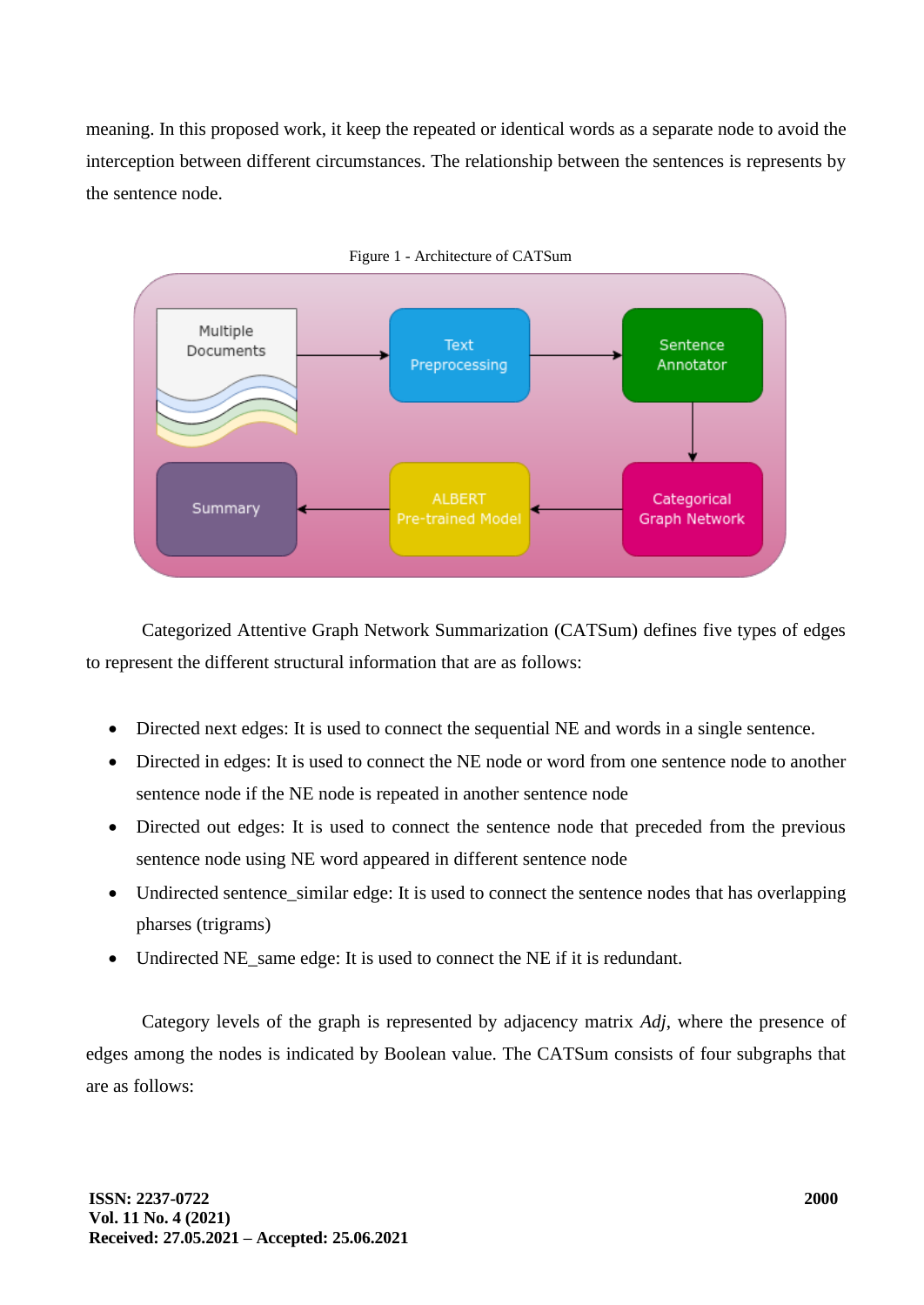- i. Word  $(A_{word})$ : Next edge and NE same edge is used to construct graph between entity and word node.
- ii. Word-named entity  $(A_{word NE})$ : Directed in and directed out edge is used to build relationship between NE, word and sentence nodes.
- iii. Word-sentence  $(A_{wordgen})$ : Sentence\_similar and NE\_same edges are used to build relationship between word and sentence nodes.
- iv. Sentence  $(A<sub>sen</sub>)$ : This builds relationship between  $A<sub>word sen</sub>$  and sentence similar edges. It is like a nested edges.

#### **2.2 Categorical Graph Network (CGN)**

It is well known that each and every sentence in a document is interconnected with each other. The sentences are consider as nodes. Categorical graph network (CGN) is build to identify the importance of the sentences using node weight. The nodes in the graph are portrayed as an adjacency matrix. The matrix is denoted by  $A_{adj} \in \mathbb{R}^{N X N}$  where N denodes nodes. Each node 'n' is delineated as the categorical features. The categorical features are determined by using the named entity recognition. The CGN is performed by using the Unsmoothed Neighborhood Aggregation (UNA) method. The UNA identifies the proper neighborhood of each node. This helps to provide the content flow for generating the abstractive summary. The neighborhood aggregation of m-hop is given in the equation 1.

$$
h_N^m(v) \leftarrow UNA_k\big(h_u^{m-1}, \forall u \in N(v)\big) \tag{1}
$$

where  $v =$  vertex,  $u =$  node and  $N =$  number of nodes

In the neural network, softmax function plays an important role to sort the coefficients between the various nodes for an easy comparison. It is the final and output layer of neural network (NN) based classifier. The following equation (2) is the normalized of softmax:

$$
softmax(\vec{u}) = \frac{e^{u_i}}{\sum_{j=1}^{m} e^{u_j}}
$$
 (2)

where  $u_i$  represents the input vector and  $u_i$  refers output vector.

#### **2.3 ALBERT Encoder**

The proposed CATSum is based on the architecture BERTSUMEXT [10]. The graph is built with a variant of different edges. The ALBERT encoder is used to learn the contextual representations of words. ALBERT is a pre-trained model that provides the summary using BERTSUMEXT model.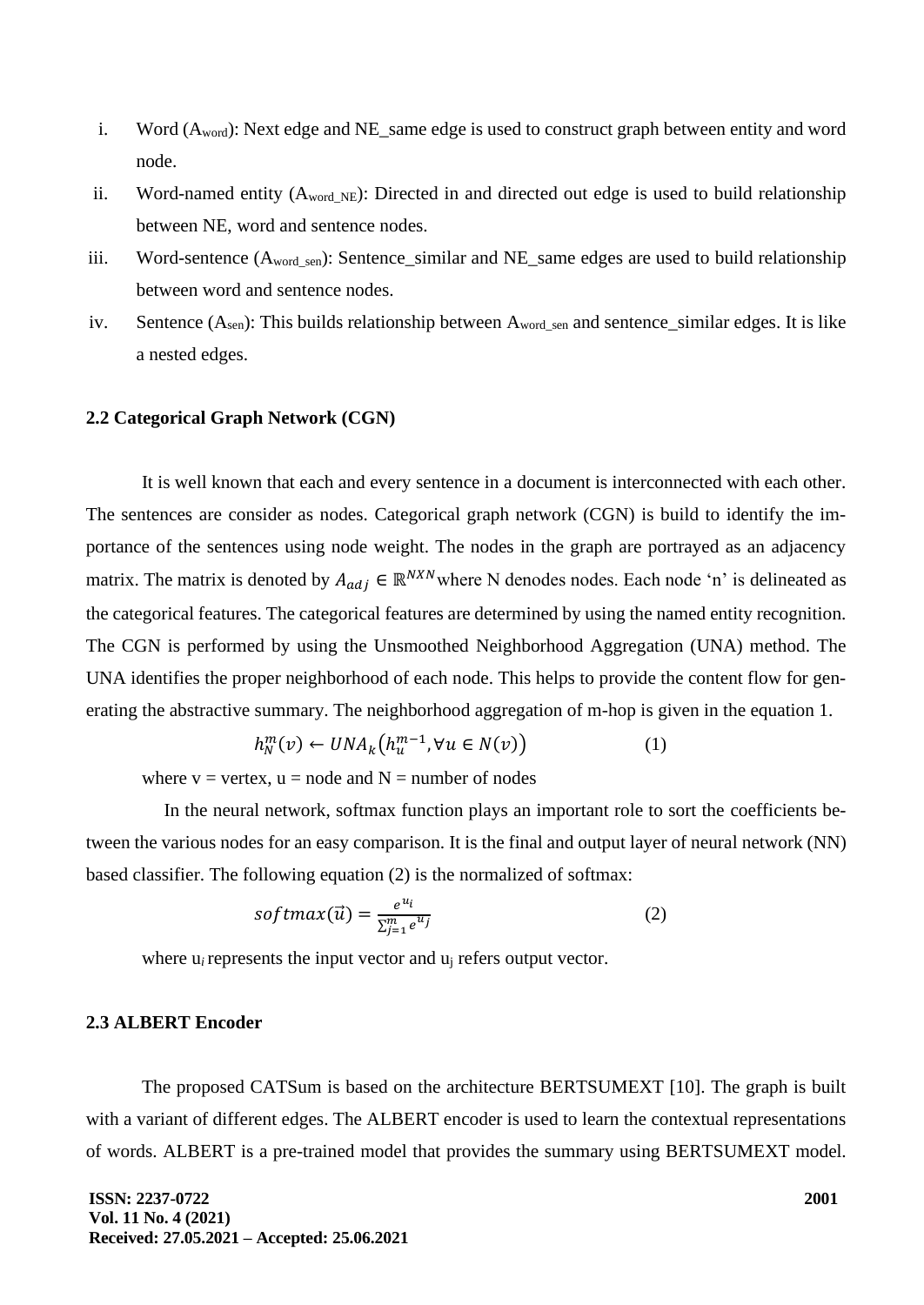For the hidden layer in the neural network, the ALBERT encoder considers the word and sentence nodes as the hidden layer. It takes subword as the input. In this research work average pooling function is used to produce the output from ALBERT encoder. The given inputs in the ALBERT encoder are analyzed by the following three layers:

- Abstract layer: It contains the GAN subgraphs. The word and sentence level subgraphs are processed and passed in to the redundancy layer.
- Redundancy layer: This layer works with the sentence level to identify the similar sentences and provides the scores.
- Output layer: The average pooling function is used to process the output from the above two layers.

The abstract layer is designed to learn the semantic recurrence of each word in the word-level diagram. Then, convert the word level map to a sentence-level one by merging each word into the corresponding sentence node. Design a redundancy layer in the sentence-level diagram which first prelabels each sentence and renews the label dependencies by spreading the reuse information. The redundancy layer controls the size of the reception field for redundancy information, and the transmission of information is guided by the ground-true labels of the sentences. After receiving a threshold, the whole structure extracts simultaneous abstract sentences instead of the automated progress model, which takes over the top-k strategy. Unlike the previous work, the directed out edge is used to find the similarity and coherent of the sentences that are connected with the previous sentences. The directed in edge, finds the coherent from sentence\_1 to sentence\_2 whereas the directed out edge finds the coherent from sentence 2 to sentence 1. This ensures the relationship among the sentences more accurately.

# **3. Results and Discussions**

# **3.1 Datasets**

As it is appeared in Table 1, this research work utilizes three datasets generally utilized with various sentences summary that are as follows:

- $\bullet$  CNN [2]
- DailyMail [2]
- NYT (New York Times) [3]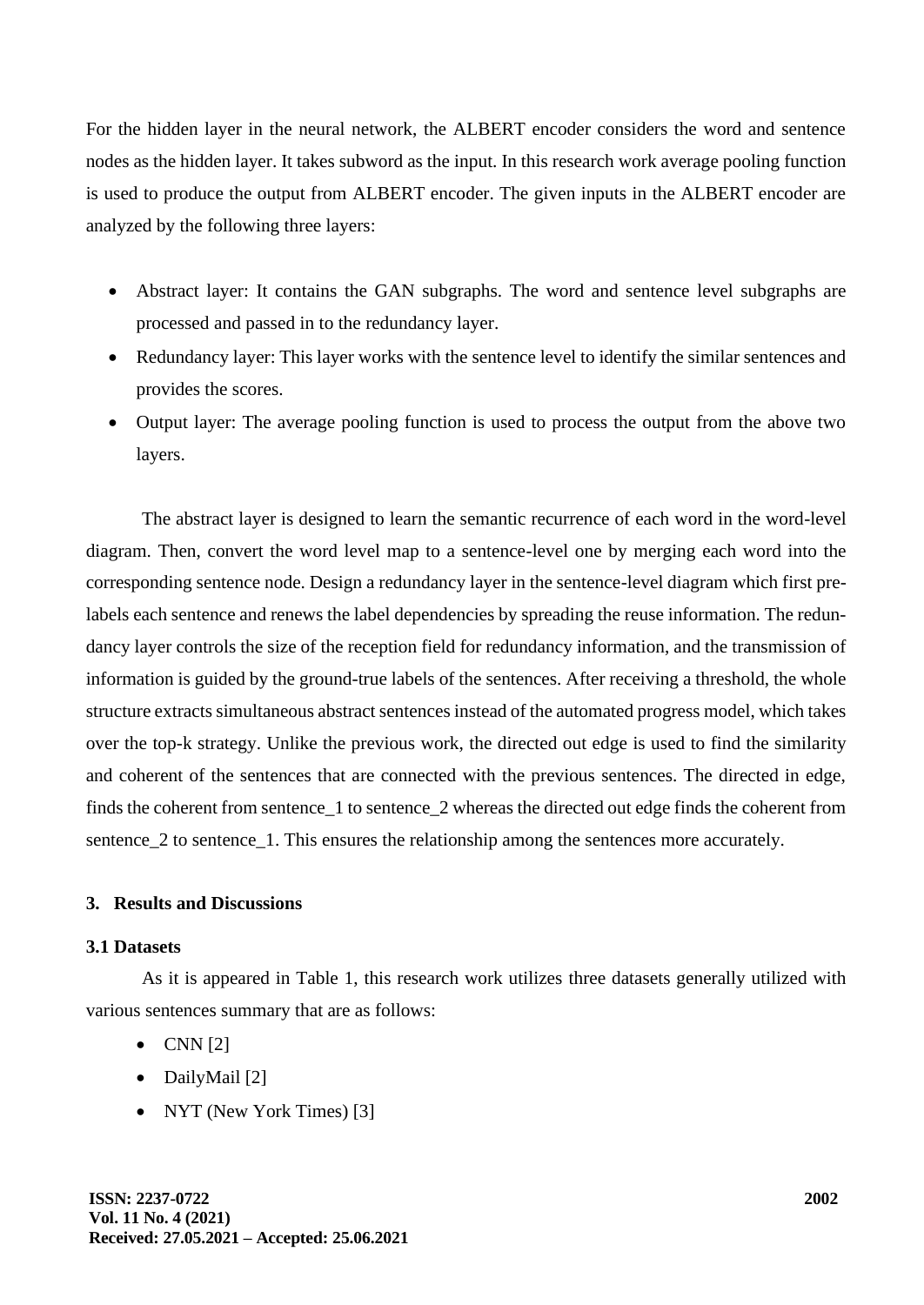In the above datasets, newsroom is purely built for the abstractive summarization. The other datasets were utilized for abstractive summarization.

| S. No. | <b>Datasets</b> | Average document length |                  | <b>Average summary length</b> |                  |
|--------|-----------------|-------------------------|------------------|-------------------------------|------------------|
|        |                 | Words                   | <b>Sentences</b> | Words                         | <b>Sentences</b> |
|        | NYT             | 801                     | 36               | 46                            |                  |
|        | Dailvmail       | 654                     | 30               |                               |                  |
|        | 'NN             | 761                     | 34               | 46                            |                  |

Table 1 - Data Description

# **3.2 Evaluation Metrics**

For evaluating summarization technique, ROUGE (Recall-Oriented Understudy for Gisting Evaluation) is used.

$$
ROUGE - N(c,r) = \frac{\sum_{r_i \in r} \sum_{n-gram \in r_i} count(n-gram, c)}{\sum_{r_i \in r} numNgrams(r_i)}(3)
$$

where N denotes the grams, c is the candidate and r is the reference. In this research work, it reports the following metrics for evaluation of proposed CATSum:

- ROUGE-1,
- ROUGE-2, and
- ROUGE-L

# **3.3 Parameter Settings**

For abstract layer, it separates the named elements (for e.g [Person], [Organization], [Date], [Location], and [Country]) utilizing sapcy, and supplant them by anonymized tokens ([Person\_1], [Organization\_1], [Date\_1], [Location\_1], and [Country\_1]). This work have attempted to add reliance parse edges and as the results the work didn't show huge advantages. But it shows the attributable to the realities that are as follows:

- The dependent tree is generously a stage consecutive structure, with little headways for unique data;
- The presentation is affected by the precision of the inward stream annotators.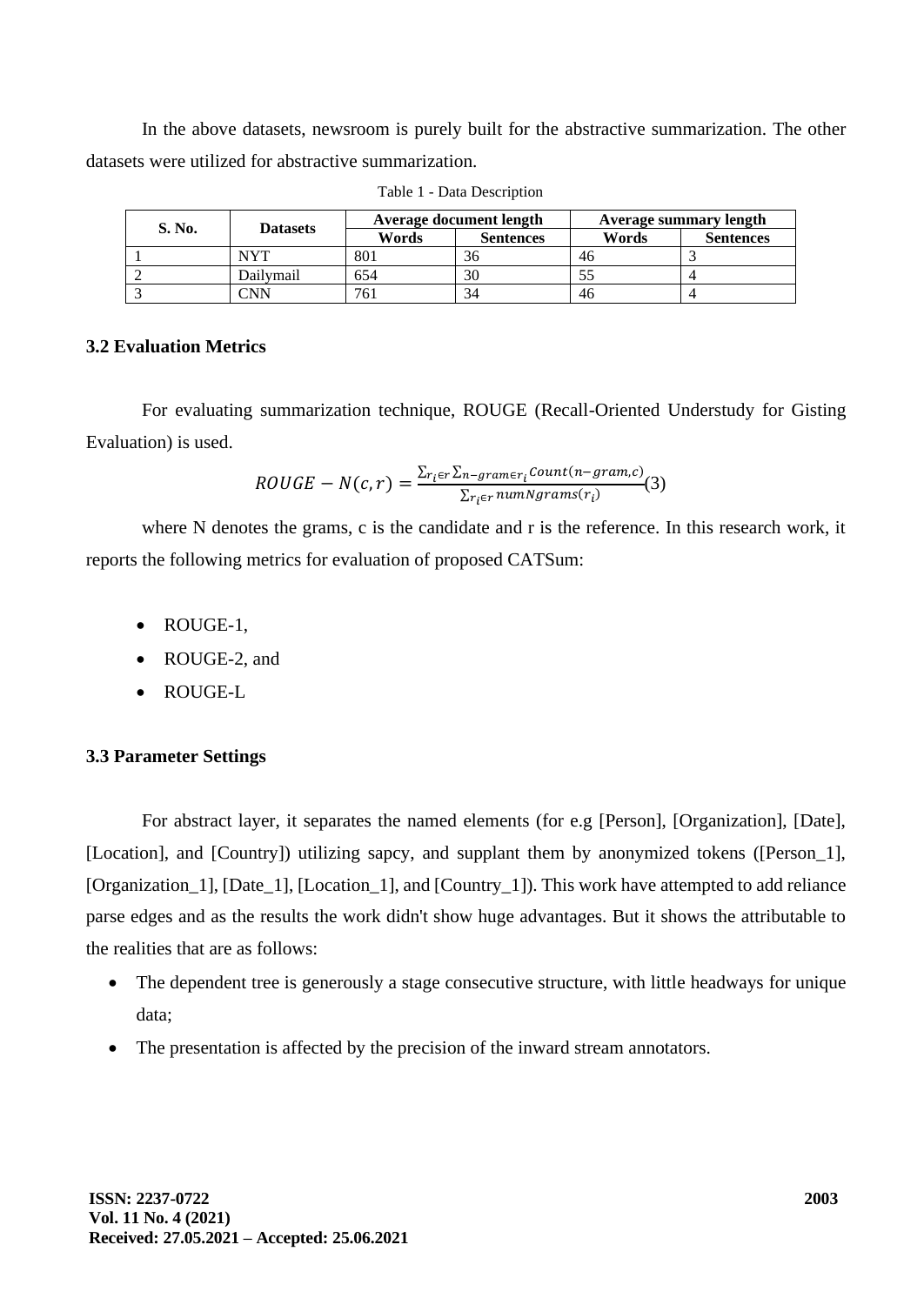# **3.4 Baseline Methods**

- ABS is the normal architecture with RNN-based encoder and decoder.
- PGC augments the standard Seq2Seq attentional model with pointer and coverage mechanisms.
- Transformer ABS employs Transformer in text summarization.
- BART is pre-trained on large unlabeled data and perform excellent performance with Transformer architecture.

# **3.5 Evaluation**

The investigation results on four benchmark datasets are appeared in Table 2, 3 and 4. Clearly CATSum nearly beats all the baselines across the majority of the assessment measurements. For abstractive techniques, these variations of transformer perform incredibly with profound structures and huge scope unlabeled corpus.

| S.No           | <b>Techniques</b>      | $\bf{Rouge}-1$ |       | Rouge $-2$   Rouge $-$ L |  |
|----------------|------------------------|----------------|-------|--------------------------|--|
|                | <b>BART</b>            | 46.43          | 21.96 | 42.35                    |  |
| $\mathfrak{D}$ | <b>ABS</b>             | 44.95          | 21.35 | 40.90                    |  |
| 3              | <b>Transformer ABS</b> | 43.69          | 20.70 | 39.85                    |  |
| 4              | <b>PGC</b>             | 40.70          | 17.29 | 36.40                    |  |
| 5              | CATSum                 | 46.68          | 24.40 | 41.89                    |  |

Table 2 - Evaluation of CNN dataset

|  | Figure 2 - Evaluation of CNN dataset |  |  |
|--|--------------------------------------|--|--|
|  |                                      |  |  |

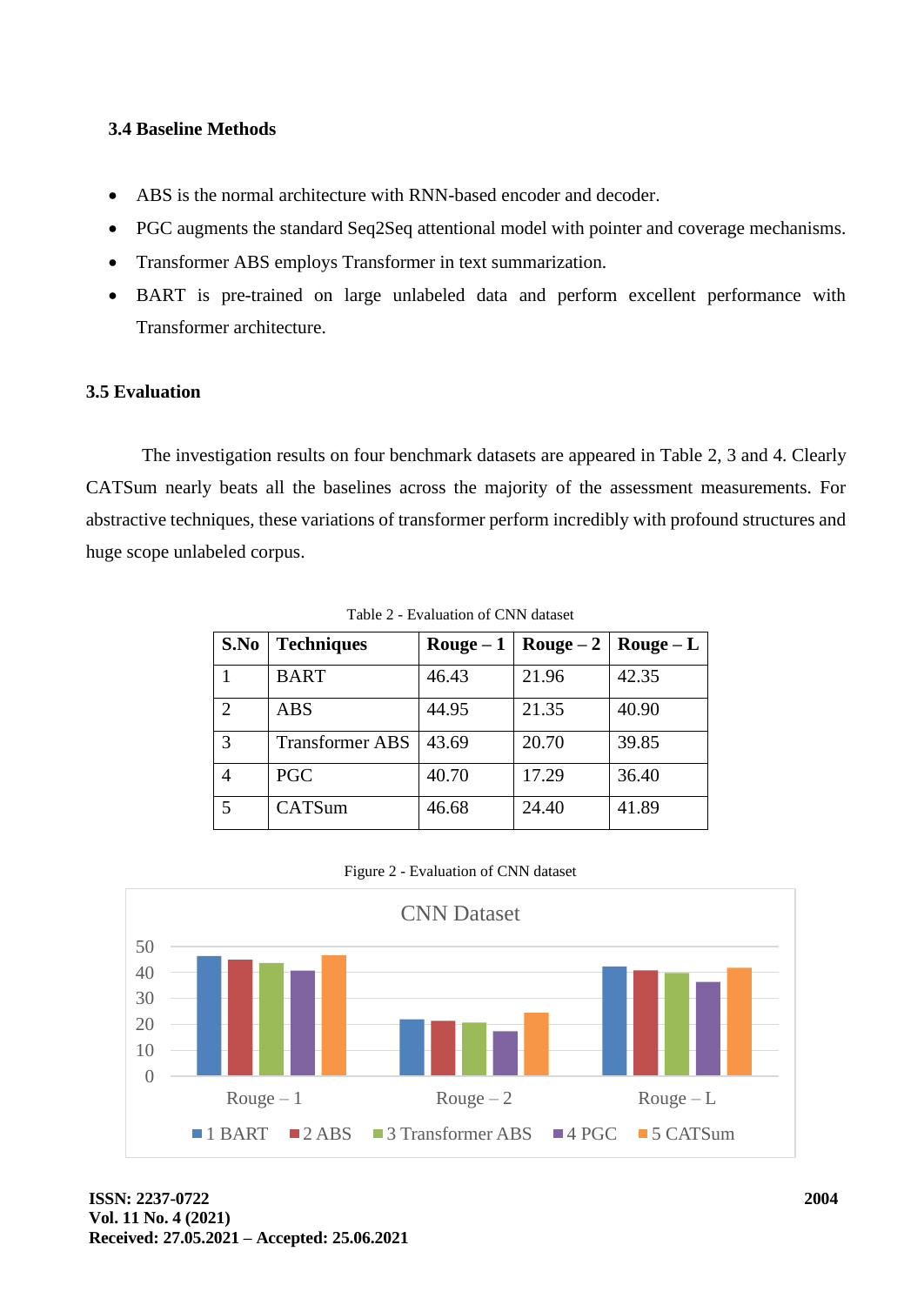| S.No | <b>Techniques</b>      | Rouge $-1$ | Rouge $-2$ | Rouge $-L$ |  |
|------|------------------------|------------|------------|------------|--|
|      | <b>BART</b>            | 47.33      | 22.56      | 42.35      |  |
|      | <b>ABS</b>             | 41.85      | 22.45      | 41.70      |  |
|      | <b>Transformer ABS</b> | 41.69      | 21.60      | 38.75      |  |
|      | <b>PGC</b>             | 40.60      | 18.39      | 37.50      |  |
|      | CATSum                 | 47.68      | 25.40      | 42.89      |  |

Table 3 - Evaluation of Dailymail dataset

#### Figure 3 - Evaluation of Dailymail dataset



Table 4 - Evaluation of NYT dataset

| S.No | <b>Techniques</b>      |       | Rouge – 1   Rouge – 2   Rouge – L |       |
|------|------------------------|-------|-----------------------------------|-------|
|      | <b>BART</b>            | 46.45 | 23.96                             | 45.45 |
|      | <b>ABS</b>             | 46.56 | 24.35                             | 43.20 |
|      | <b>Transformer ABS</b> | 47.34 | 23.70                             | 44.75 |
|      | <b>PGC</b>             | 42.65 | 20.29                             | 40.37 |
|      | CATSum                 | 48.78 | 28.40                             | 46.89 |

|  |  | Figure 4 - Evaluation of NYT dataset |  |  |  |
|--|--|--------------------------------------|--|--|--|
|--|--|--------------------------------------|--|--|--|

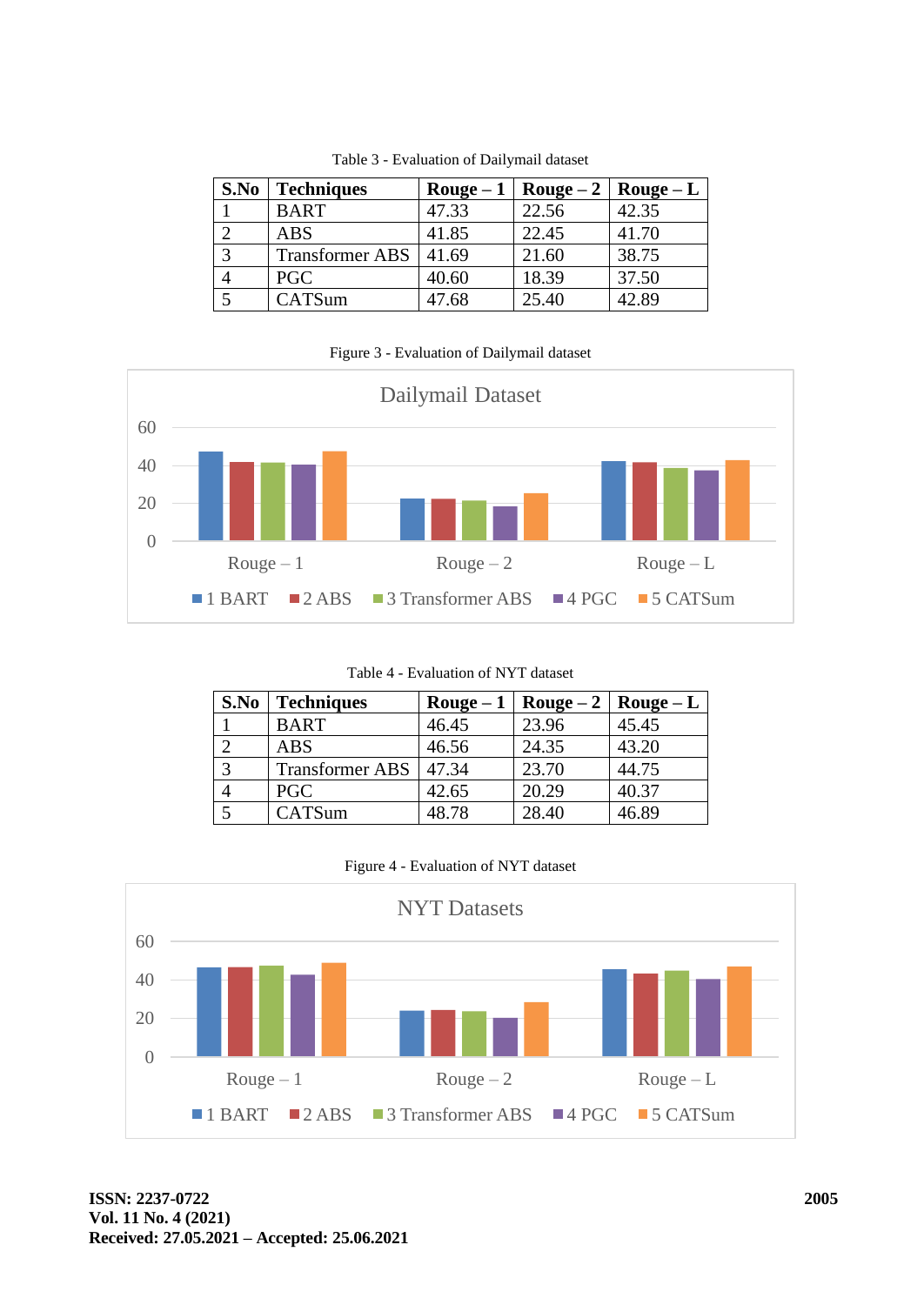#### **4. Conclusion**

This research work proposed a categorical attentive different graph. It is targeting salience measure and redundancy concurrently to provide the advance text abstractive summarization. The proposed CATSum approach model did not ignore the redundancy (near-similar) sentences to build the graph. The redundant information provides new scores to evaluate the importance of the sentences. The newly added directed out edge ensure the sentence similarity. The proposed CATSum produces more intensive summaries along with less redundant information.

# **References**

Joshi, A., Fidalgo, E., Alegre, E., & Fernández-Robles, L. (2019). *SummCoder: An unsupervised framework for extractive text summarization based on deep auto-encoders.* Expert Systems with Applications.

Ge Yao, J., Wan, X., & Xiao, J. (2017). Recent advances in document summarization. *Knowledge and Information Systems,* 53(2), 297–336.

Mihalcea, R., & Tarau, P. (2005). A language independent algorithm for single and multiple document summarization. *Proceedings of IJCNLP 2005, 2nd International Join Conference on Natural Language Processing* (pp. 19–24).

Sarkar, K., Saraf, K., & Ghosh, A. (2015). Improving graph based multidocument text summarization using an enhanced sentence similarity measure. *2015 IEEE 2nd International Conference on Recent Trends in Information Systems, ReTIS 2015 - Proceedings* (pp. 359–365).

Tan, J., Wan, X., & Xiao, J. (2017). Abstractive document summarization with a graph-based attentional neural model. *In Proceedings of the 55th Annual Meeting of the Association for Computational Linguistics* (pp. 1171–1181).

Erkan, G., & Radev, D. R. (2004). Lexrank: Graph-based lexical centrality as salience in text summarization. *Journal of Artificial Intelligence Research,* 22, 457–479.

Kaynar, O., Görmez, Y., Işık, Y. E., & Demirkoparan, F. (2017). Comparison of graph based document summarization method. *2017 International Conference on Computer Science and Engineering (UBMK)* (pp. 598–603).

old one refer. Yue Dong, Yikang Shen, Eric Crawford, Herke van Hoof, and Jackie Chi Kit Cheung. 2018. Banditsum: Extractive summarization as a contextual bandit. *In Proceedings of the 2018 Conference on Empirical Methods in Natural Language Processing,* pages 3739–3748.

Nallapati, Ramesh, Feifei Zhai, and Bowen Zhou. "Summarunner: A recurrent neural network based sequence model for extractive summarization of documents." *In Proceedings of the AAAI conference on artificial intelligence,* vol. 31, no. 1. 2017.

Zhang, Xingxing, Furu Wei, and Ming Zhou. "HIBERT: Document level pre-training of categorical bidirectional transformers for document summarization." *arXiv preprint arXiv:1905.06566* (2019).

Xu, Jiacheng, Zhe Gan, Yu Cheng, and Jingjing Liu. "Discourse-aware neural extractive model for text summarization." *arXiv preprint arXiv:1910.14142* (2019).